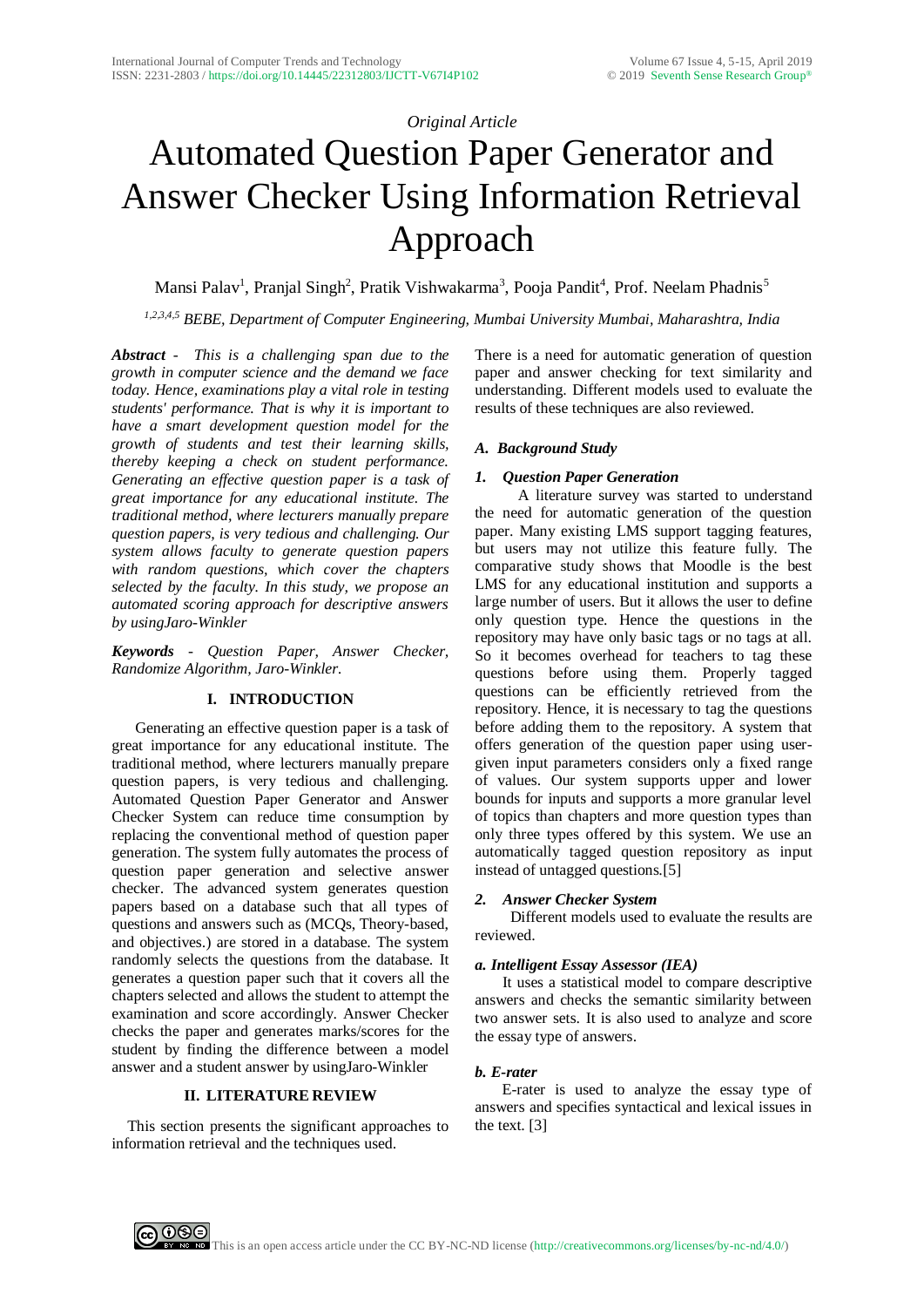#### *c. C-rater*

 C-rater is primarily used for assigning the marks as per the student's correct answers. It also deploys similar kinds of words used in the answer, spelling errors, and syntax variations, checked automatically. [2]

#### *3. Text to Text Similarity Approaches*

The primary similarity methods are classified as knowledge-based similarity, corpus-based similarity, and string-based similarity measures. [4]

#### *a. Knowledge-based similarity*

 It applies text-to-text similarity to determine the shortest path of similarity by detecting lexical chains between pairs in a text using the WordNet hierarchy.

#### *b. Corpus-based Similarity*

 It is used to find similarities between words according to the corpus sets. It checks the occurrences of the word in the particular answer.

#### *c. String-based Similarity*

 String-based similarity evaluates the measures of similarity or dissimilarity between two text strings. There are two types of string-based algorithms for evaluating the similarity between the student's answer (SASA) and the model answer (MAMA).

#### *c.1Character-based similarity*

 The character-based similarity is used to determine the distance between two strings and perform minimum operations. Operations include insertion, deletion, substitution, and transposition of a single character.

#### *c.2Term-based similarity*

 The term-based similarity is the distance between two items and somethe of the distances of their corresponding items

#### *D. Cosine Similarity*

 The SASA and MAMA are represented as vectors, where the student's answer and model answer are a set of terms; each term has a weight, which reflects its importance on that MAMA or S.AS.A. There are several ways to calculate this weight, such as the Term Frequency-Inverse Document Frequency (TF-IDF). The (TFTF) refers to the term frequency in the model answer, and the IDF represents the importance of a term concerning the entire corpus. It is calculated by the number of answers in the corpus divided by the number of answers containing a term.

The cosine similarity measure is based on the term weighting scheme, which is the TF-IDF.

It is usually a weighting factor in information retrieval and text mining. The formulas of TFTF, IDF, and TF-IDF are illustrated below as follows:

$$
TF = \frac{number\ of\ occurrences\ of\ the\ term\ in\ answer}{number\ of\ terms\ in\ answer}
$$

$$
IDF = \frac{N}{\log nj + 1}
$$

Where N is the total number of answers, NJNJ is the number of answers containing the term.

$$
TFIDF = TF * IDF
$$

The main idea behind this model is to calculate the weight of each term in each answer concerning the entire corpus.

The TF-IDF compares a student's answer vector with a model answer vector using a cosine similarity measure. Cosine similarity measures the cosine of the angle between two vectors. Two vectors of attributes, SASA and MAMA, the cosine similarity and cosine (θ), are represented by using a dot product and magnitude as follows:

cosine similarity  $(SA, MA) = \frac{Dot Product (S A, MA)}{SA * |MA|}$ 

Where Dot Product is:

Dot Product (SA, MA) = SA  $[0]$  \*MA  $[0]$  +....+ SA  $[n]$  \*MA $[n]$ 

And Distances | | and |MA| is defined as:  $| | = [0] + [1] + \ldots + [1]$ And

 $|MA| = MA [0] + MA [1] + ... + MA [n]$ 

After the cosine similarity between the model answers and student answers is calculated, marks are assigned.

#### *4. Automated Tagging*

 The following four tags were identified for the automatic generation of the question paper based on Bloom's Taxonomy.

| Tags             | Values                       |
|------------------|------------------------------|
| Cognitive Level  | Recall, Understand, Apply,   |
|                  | Analyse, Evaluate, Create    |
| Question Type    | Fill in the blanks, Multiple |
|                  | choice,<br>Match<br>the      |
|                  | following, True<br>False,    |
|                  | Answer in<br>word.<br>one    |
|                  | Definition                   |
| Content          | Topics and subtopics from    |
|                  | the syllabus                 |
| Difficulty Level | Low, Medium, High            |

#### *a. Cognitive level Identification*

 It is the process of understanding, Percept, Evaluate, Analyse, Recalling, and Creating the functioning of the system

#### *b. Question-type Identification*

 Question-type is to identify the objective or subjective type of questions.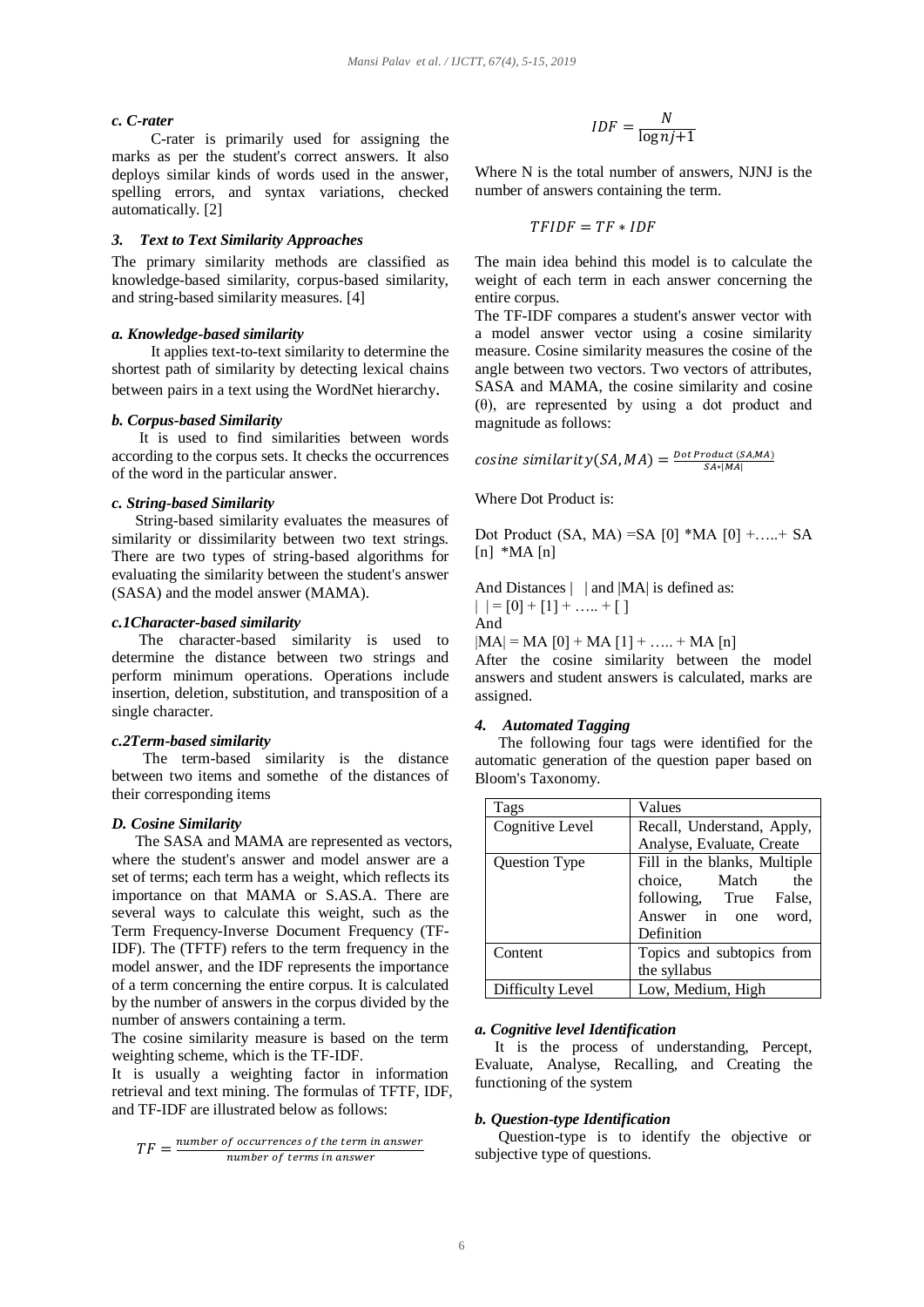#### *c. Content Identification*

It is to identify the topics as well as subtopics.

#### *d. Difficulty- Level Identification*

 The difficulty level depends on the concept involved, type of question, and cognitive level and decides whether it is low, high, or medium.

#### **III. PROPOSED SYSTEM**

 We are presenting an Automated Question Paper Generator System and Answer Checker System that can reduce time consumption by replacing the traditional method of question paper generation.



*System Architecture*

#### *B. Question paper generation system*

 The examiner will input the questions as per their need in their respective database record if they want to manipulate (Add, Delete or Change) the data through a GUI. Questions will get updated as per the function obtained. As this is a web-based application, faculty can set the difficulty level, the structure of the answer, the Chapters they want to add according to their subject, and the Exam Score for how many marks they want to set in their papers. The system will generate random questions about the chapters specified by extracting them from the database using an algorithm. The questions will be well organized.

#### *1. Randomized Algorithm*

 A randomized Algorithm checks the duplicate questions and uses them to display random questions. The algorithm is as follows,  $N =$  total no. of questions in the database. The randomized algorithm randomly generates these questions.

Step 1: Create an array of N locations.

Step 2: Generate a random number.

Step 3: if  $(lock==0)$ 

Store generated number.

Else

Compare the generated number with the previous number in the array.

If a matching value is found, go to step 2; Else

Store the no in the next location. Step 4: Repeat step 2 for N numbers.

Step 5: Select questions from DBDB matching with values from array location one by one [1].

#### *B. Answer Checker System*

 The student appearing for the test needs to log in and appear for the test (Test will be of Subjective and objective pattern). The more accurate the answers, the more they will earn the marks. The difference between

model answer and student answer are done using Jaro-Winkler, which checks all the possible mistakes that the student has made and gives the final score of the test.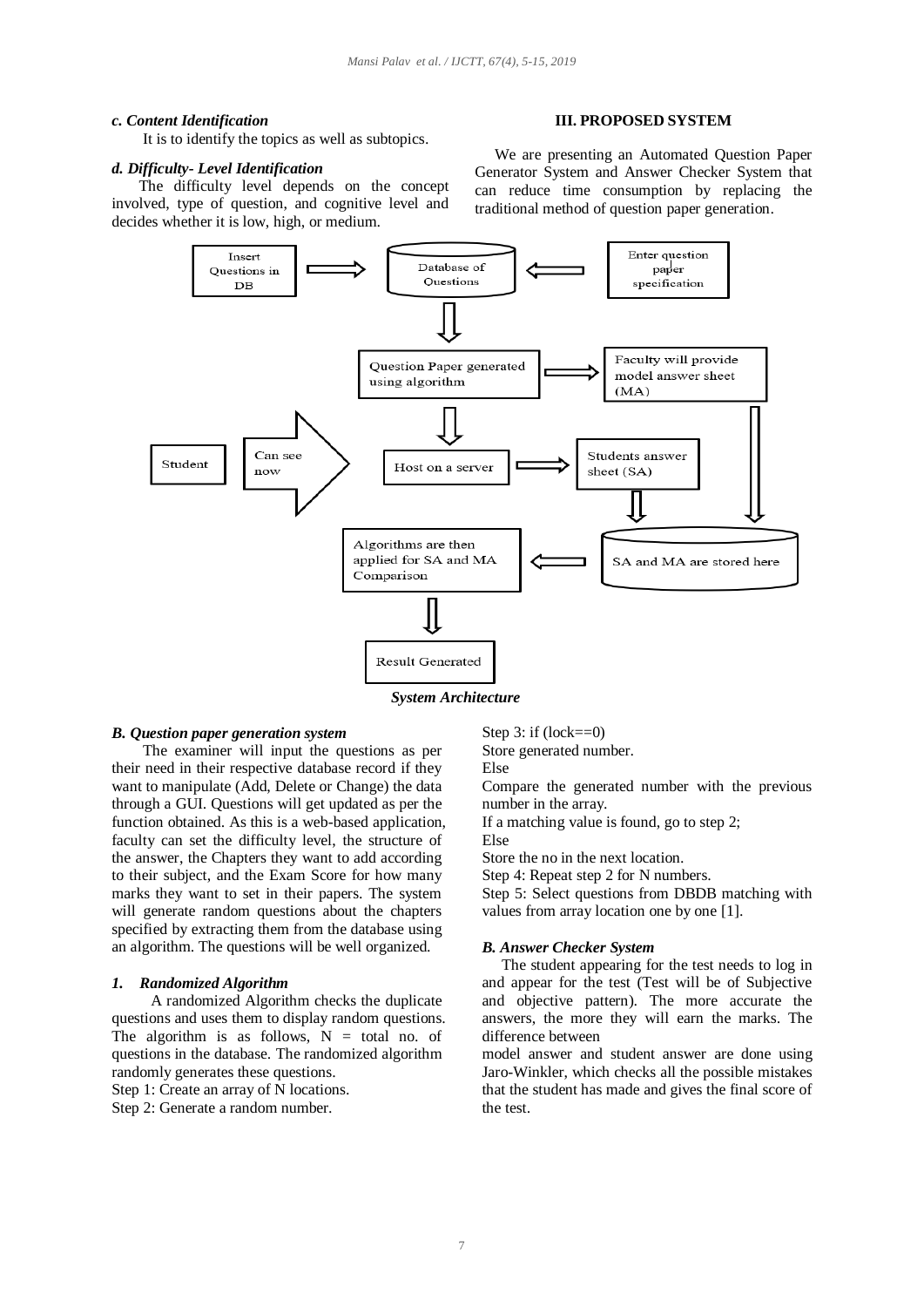

*Answer Checking Process*

#### *1. Pre-processing*

Pre-processing plays a very important role in answer checking. The pre-processing operations needed are segmentation, stop-word removal, normalization, finding synonyms, and extracting roots.

## *a. Tokenization*

 Tokenization is needed to identify the end of each sentence. The sentences are ended with various punctuation marks that can be a dot (.), comma (,), colons (:) etc.

#### *b. Stop-words Removal*

 Stop-words are the most frequent words we use in our answers, such as prepositions, articles, and conjunctions and are not much useful for automatic scoring. Removal of these stop-words will improve the performance of the system.

## *c. normalization*

 Normalization is needed to modify the text to make it definite as per needed by removing unnecessary characters and non-alphanumeric characters to improve the system's performance.

#### *d. Root Extraction*

 The keyword sources are extracted from both student answers and model answers.

#### *e. Jaro-Winkler distance*

 Jaro-Winkler is used to compare strings by measuring the edit distance between two strings. The minimum the distance, the more the strings are similar. The score is normalized such that 0 is an exact match and 1 is for similarity. The jaro-Winkler similarity is 1- Jaro-Winkler distance.

The Jaro Similarity (simj) between two strings s1 and s2 . sim

$$
= \left\{0 \text{ if } m = 0 \middle| \frac{1}{3} \left( \frac{m}{|s1|} + \frac{m}{|s2|} + \frac{m-t}{m} \right) \text{ otherwise} \right\}
$$

Where  $|Si| =$  length of the strings  $M =$  number of matching characters  $T = i s$  half the number of transpositions.

Two strings, s1 and s2, are considered matching only if it is the same and not greater than

$$
\left[\frac{\max(|s1|,|s2|)}{2}\right]-1
$$

Jaro-Similarity uses prefix scale (p), which gives ratings to the matched strings from the very start. So for this Jaro-Winkler similarity will be

$$
Simw = simj + lp (1 - simj)
$$
Where

L is the length of common prefix max up to 4 characters.

P is a constant scaling factor to adjust upwards to have a common prefix. p should not be greater than 0.25. Else the distance will become greater than 1. Standard value of  $p = 0.1$ Jaro-Winkler distance is dw.

$$
dw = 1 - simw
$$

#### *1.6 Automatic Scoring*

The similarity measure value is converted into a score using the following formula:

 $Mark = Similarity - Value * Mark$ 

Similarities are calculated by the JaroWinkler method.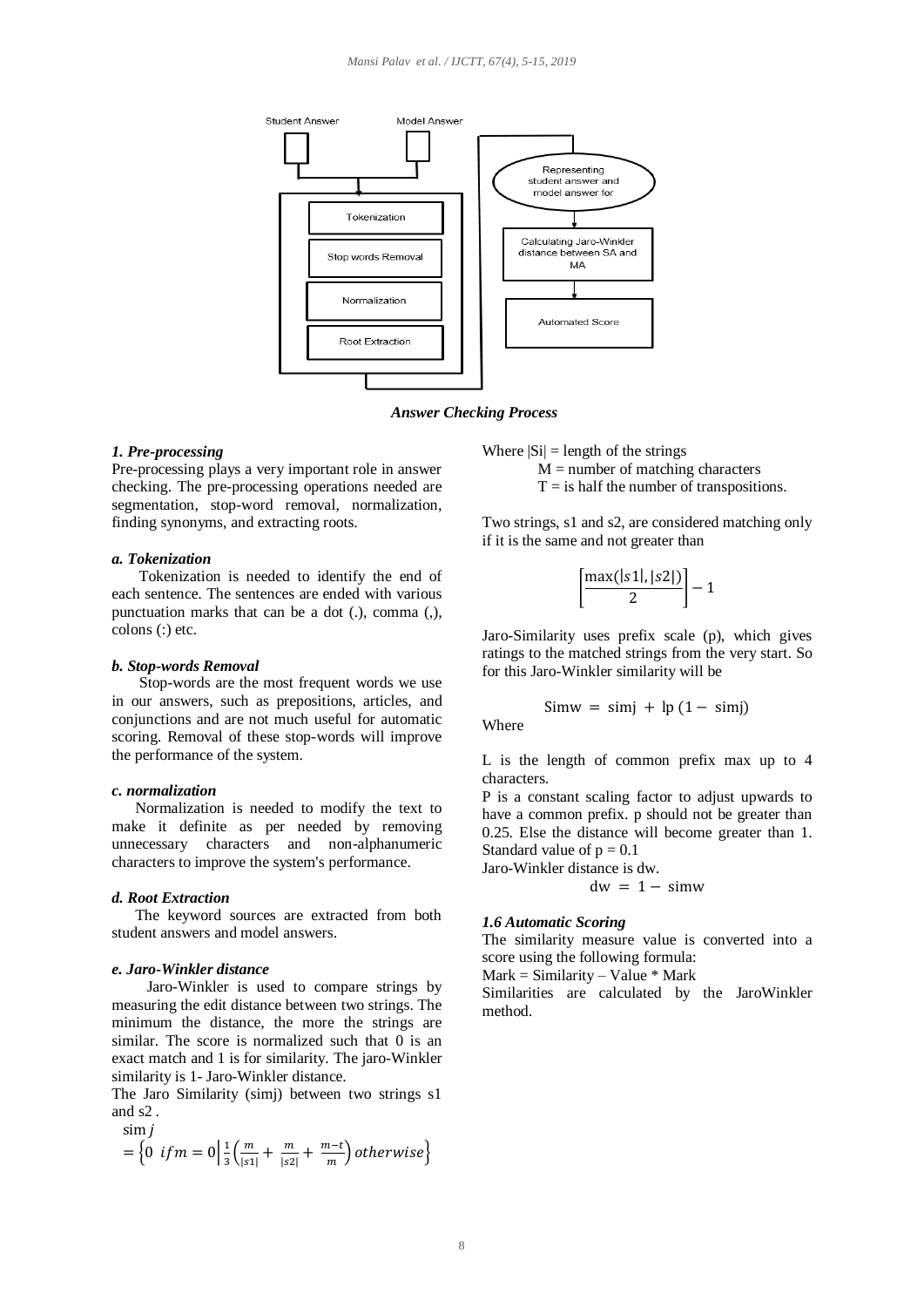## **IV. IMPLEMENTATION OF THE SYSTEM**

## *1. Login Page*

| ❸<br>Nexa<br>$9 + 9 = 8$         |  |
|----------------------------------|--|
| Sign in to your Account<br>Email |  |
| Password<br>SIGNIN               |  |
| Forgat Password?                 |  |



The login page is common for admin, staff, and students in our system. By default, all the usernames and passwords are inserted in the database uniquely for all types of users (Admin, Faculty, and Student).

The user does not need to register for their session. Only they need to authenticate themselves through login and start with their session, respectively.

## *2. Add Question and Answer*

| Nexa                        | $\sigma$ <b>x</b> iii                               | 9. 单 严 口 ① 章                   |
|-----------------------------|-----------------------------------------------------|--------------------------------|
| Protik Shorma<br>Ş<br>Staff | <b>Form Examples</b><br>Welcome to Nexa Application | ★ Nexa / Forms / Form Examples |
| MENU                        | <b>Add Question</b>                                 |                                |
| <b>A</b> Profile            | With floating label                                 |                                |
| =+ Add Question             |                                                     |                                |
| Generate Question Paper     | <b>Subject Name</b>                                 |                                |
| Q. Search<br>$\ddag$        | - PLEASE SELECT-                                    |                                |
| At Student                  | <b>Chapter Number</b>                               |                                |
| (l) Logout                  | $-$ PLEASE SELECT $-$                               |                                |
|                             |                                                     |                                |
|                             | Question                                            |                                |
|                             | Answer                                              |                                |
|                             |                                                     |                                |
|                             | Marks                                               |                                |
|                             | - PLEASE SELECT --                                  |                                |
|                             | <b>Difficulty Level</b>                             |                                |
|                             | - PLEASE SELECT-                                    |                                |
|                             |                                                     |                                |
|                             | <b>Type of Question</b>                             |                                |
|                             | $-$ PLEASE SELECT $-$                               |                                |
|                             |                                                     |                                |
|                             | ADD QUESTION.                                       |                                |
|                             |                                                     |                                |

The faculty can insert additional questions in the database if required. They only need to enter a subject name, Chapter Number to which the question belongs. Then enter the question and answer as the faculty need to give their model answer in the database. They have to select marks (1, 2, and 5)for that particular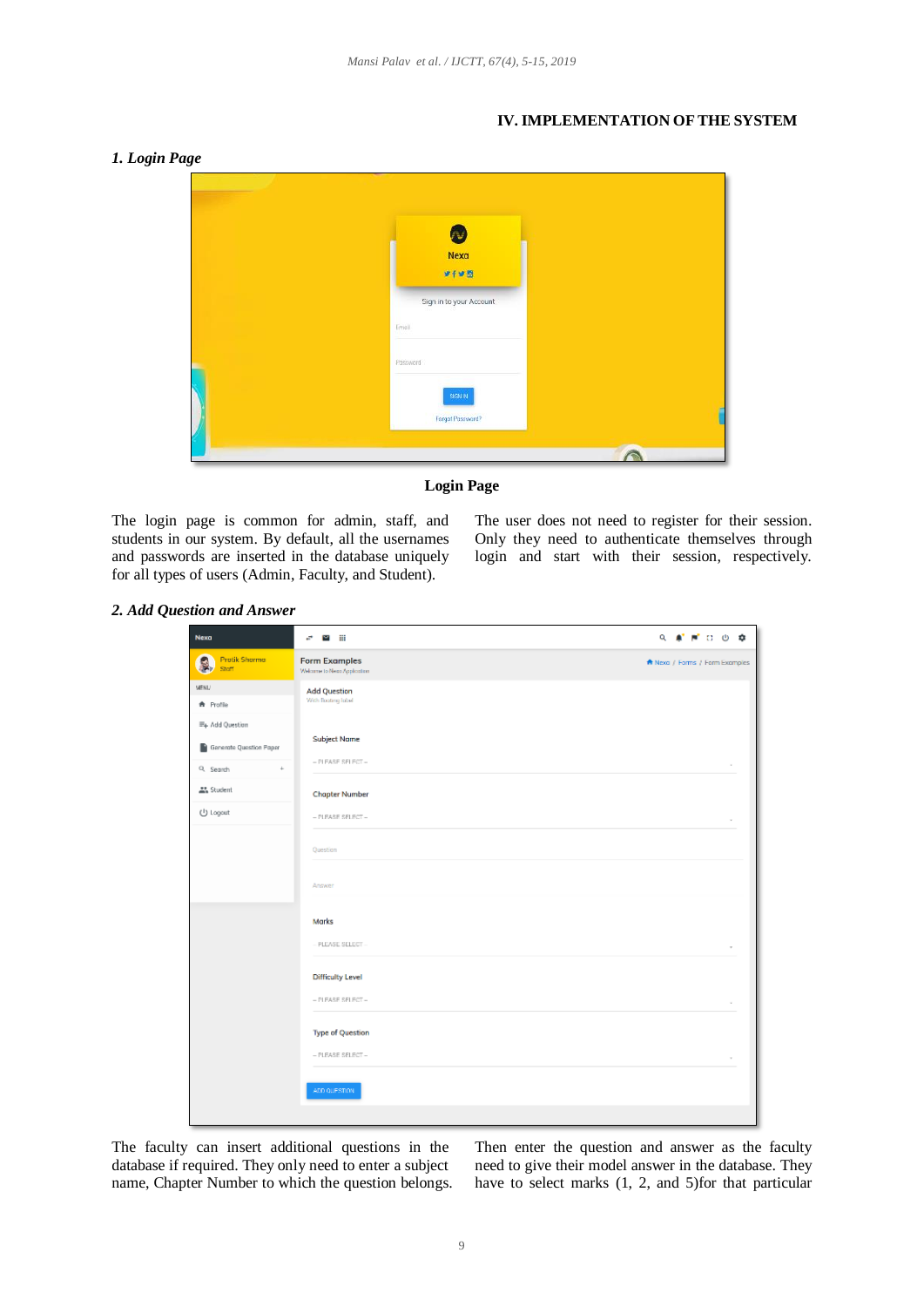question that they need to allocate. Select the difficulty level (Low, Medium, and High) and the *3. Generate Question Paper*

| Nexa                                       | Ħ<br>ø<br>м                                         | Q <b>A</b> N C O O             |
|--------------------------------------------|-----------------------------------------------------|--------------------------------|
| <b>Pratik Sharma</b><br>S,<br>Stoff        | <b>Form Examples</b><br>Welcome to Nexa Application | ★ Nexa / Forms / Form Examples |
| <b>URBN</b><br><b>音</b> Profile            | Generate Question Paper<br>With floating label      |                                |
| E+ Add Question<br>Generate Question Paper | <b>Subject Name</b>                                 |                                |
| Q Search<br>AL Student                     | $-$ PLEASE SELECT $-$<br>Pattern                    |                                |
| (J) Logout                                 | PLEASE SELECT                                       |                                |
|                                            | <b>Chapter Number</b>                               |                                |
|                                            | NOTHING SELECTED                                    |                                |
|                                            | <b>Exam Date</b><br>Please choose a date            |                                |
|                                            | CENERATE QUESTION PAPER.                            |                                |
|                                            |                                                     |                                |

Faculty need to enter the Subject name that they need to generate. The pattern of the paper (20, 40, 60, 80). Chapter names are displayed. Faculty need to select at least two chapters to generate the paper pattern.

The exam Date is selected when the exam is conducted. By clicking on generate question paper, the question paper is generated with random questions per the selected chapters.

## *3.1 Sample Paper Generated Inputs*

| Nexa                    | $Q = 1$<br>÷<br>a.<br>M                                                                                                                     |
|-------------------------|---------------------------------------------------------------------------------------------------------------------------------------------|
| Protik Sharma<br>Stoff  | <b>Form Examples</b><br>★ Nexa / Forms / Form Examples<br>Welcome to Nexa Application                                                       |
| <b>MENU</b>             | Generate Question Paper                                                                                                                     |
| <b>★</b> Profile        | With floating label                                                                                                                         |
| E+ Add Question         |                                                                                                                                             |
| Generate Question Paper | Subject Name                                                                                                                                |
| Q. Search<br>-11        | CRYPTOGRAPHY AND SYSTEM SECURITY (SELECTED)<br>٠                                                                                            |
| <b>AL</b> Shudent       | Pattern                                                                                                                                     |
| (J) Logout              | 20 MARROS<br>٠                                                                                                                              |
|                         | Chapter Number<br>INTRODUCTION, BASICS OF CRYPTOGRAPHY, SECRET KEY CRYPTOGRAPHY, PUBLIC KEY CRYPTOGRAPHY, CRYPTOGRAPHIC HASH ALGORITHM<br>٠ |
|                         | <b>Exam Date</b>                                                                                                                            |
|                         | Thursday 18 April 2019                                                                                                                      |
|                         | CENERATE QUESTION PAPER.                                                                                                                    |
|                         |                                                                                                                                             |

## *Output*

type of question (MCQ, FIB, Define, and Brief).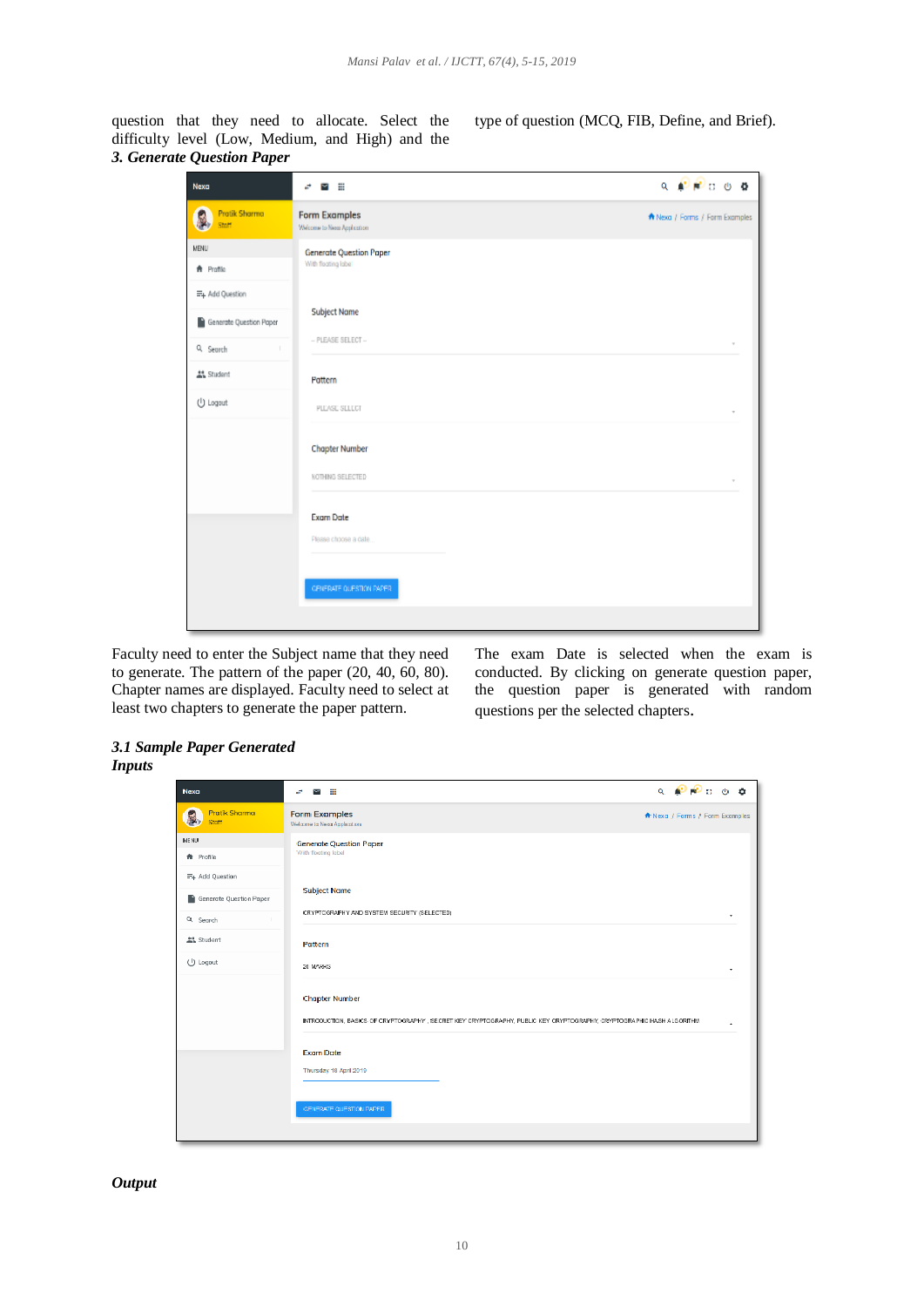| Question Paper Code: 42103                                                                                                                                   |            |
|--------------------------------------------------------------------------------------------------------------------------------------------------------------|------------|
| Subject: Cryptography and System Security                                                                                                                    |            |
| Date: 18 April 2019<br>Note:                                                                                                                                 |            |
| 1. Question no.1 is Compulsory                                                                                                                               | Marks: 20M |
| 2. Question no.2 Attempt any three                                                                                                                           | Time: 1hr  |
| 3. Question no.3 Attempt any four                                                                                                                            |            |
| 0.1.                                                                                                                                                         |            |
| is a breadth first search with all paths having same cost.<br>α.                                                                                             | 1M         |
| b. Which environment cannat provide errorless information, as the environment cannot be seen completely? a. Stochastic b. Discrete c. Continuous d Partially |            |
| Observable                                                                                                                                                   | 1M         |
| c. adcjsnd                                                                                                                                                   | 1M         |
| d. Forward state-space search is also called as __________                                                                                                   | 1M         |
| Q.2                                                                                                                                                          |            |
| a What is Agent Function                                                                                                                                     | 7M         |
| b. Define Regression planner                                                                                                                                 | 2M         |
| c. What is Expert System?                                                                                                                                    | 2M         |
| d. Define Planning                                                                                                                                           | 2M         |
| 0.3.                                                                                                                                                         |            |
| a. List types of Environment                                                                                                                                 | 5M         |
| b. List Uninformed Search Algorithms                                                                                                                         | 5M         |
| c. What are PEAS Descriptors?                                                                                                                                | 5M         |

```
4. Student- Start Exam
```

| Nexa                                | ם ∨<br>è          |  | 9. 单节口 6. 章 |                     |
|-------------------------------------|-------------------|--|-------------|---------------------|
| ß,<br>Pratik Vishwakarma<br>Student |                   |  |             |                     |
| MENU                                | Question Paper    |  |             |                     |
| 音 Profile                           | - PLEASE SELECT - |  |             | $\scriptstyle\rm s$ |
| $\Box$ Exam                         |                   |  |             |                     |
| (l) Logout                          | LET, SIEGEN       |  |             |                     |
|                                     |                   |  |             |                     |
|                                     |                   |  |             |                     |
|                                     |                   |  |             |                     |
|                                     |                   |  |             |                     |
|                                     |                   |  |             |                     |
|                                     |                   |  |             |                     |
|                                     |                   |  |             |                     |

Students log in and start their session when it needs to appear for the exam. Students need to select the

question paper, which is hosted, and then the exam session gets started by clicking on Let's Begin. With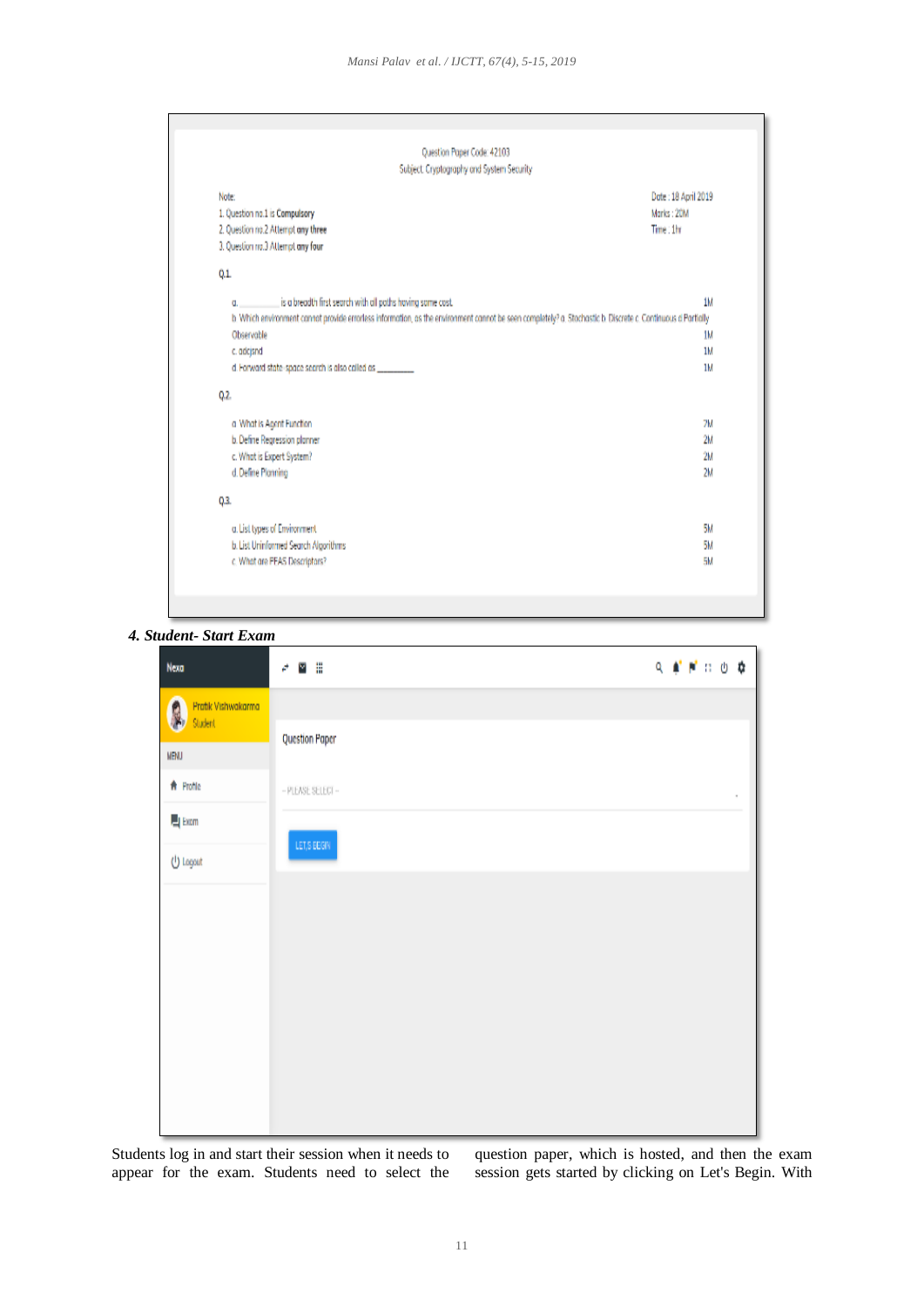the help of marks of individual questions, total marks are then calculated automatically, and the result is

displayed.

| <b>Nexa</b>                      | י א<br>$\alpha$<br>÷                                                                                                                                         |                           | $\bullet$ $\bullet$ $\bullet$ $\bullet$ |
|----------------------------------|--------------------------------------------------------------------------------------------------------------------------------------------------------------|---------------------------|-----------------------------------------|
| Answer<br>Welcome to Application | Submit Save                                                                                                                                                  |                           |                                         |
|                                  |                                                                                                                                                              |                           |                                         |
| Q.1.                             |                                                                                                                                                              |                           |                                         |
| α.                               | is a breadth first search with all paths having same cost.                                                                                                   | 1M                        |                                         |
|                                  |                                                                                                                                                              |                           |                                         |
|                                  | b. Which environment cannot provide errorless information, as the environment cannot be seen completely? a. Stochastic b.                                    | 1M                        |                                         |
|                                  | Discrete c. Continuous d.Partially Observable                                                                                                                |                           |                                         |
| c. adcjsnd                       |                                                                                                                                                              | 1M                        |                                         |
|                                  |                                                                                                                                                              |                           |                                         |
|                                  | d. Forward state-space search is also called as __                                                                                                           | 1M                        |                                         |
|                                  |                                                                                                                                                              |                           |                                         |
|                                  |                                                                                                                                                              |                           |                                         |
| Q.2.                             | Question Paper<br>a. What is Agent Function                                                                                                                  |                           |                                         |
|                                  | Q1.                                                                                                                                                          |                           |                                         |
|                                  | $a_{-}$<br>with all paths hoving same cost.                                                                                                                  | is a breadth first search |                                         |
|                                  | b. Which environment connot provide<br>errorless information, as the environment<br>b. Define Regression planner<br>cannot be seen completely? a. Stochastic |                           |                                         |
|                                  | b Discrete c Continuous d'Particily<br>Observable                                                                                                            |                           |                                         |
|                                  | c. adqsnd                                                                                                                                                    |                           |                                         |
|                                  | d. Forward state-space search is also<br>c. What is Expert System?                                                                                           |                           |                                         |
|                                  |                                                                                                                                                              |                           |                                         |
|                                  |                                                                                                                                                              |                           |                                         |
|                                  | d. Define Planning                                                                                                                                           | 2M                        |                                         |
|                                  |                                                                                                                                                              |                           |                                         |
|                                  |                                                                                                                                                              |                           |                                         |
| Q.3.                             |                                                                                                                                                              |                           |                                         |
|                                  | a. List types of Environment                                                                                                                                 | <b>5M</b>                 |                                         |
|                                  |                                                                                                                                                              |                           |                                         |
|                                  |                                                                                                                                                              |                           |                                         |
|                                  |                                                                                                                                                              |                           |                                         |
|                                  | b. List Uninformed Search Algorithms                                                                                                                         | <b>5M</b>                 |                                         |
|                                  |                                                                                                                                                              |                           |                                         |
|                                  |                                                                                                                                                              |                           |                                         |
|                                  |                                                                                                                                                              |                           |                                         |
|                                  | c. What are PEAS Descriptors?                                                                                                                                | 5M                        |                                         |
|                                  |                                                                                                                                                              |                           |                                         |
|                                  |                                                                                                                                                              |                           |                                         |
|                                  |                                                                                                                                                              |                           |                                         |
|                                  |                                                                                                                                                              |                           |                                         |
|                                  |                                                                                                                                                              |                           |                                         |
|                                  |                                                                                                                                                              |                           |                                         |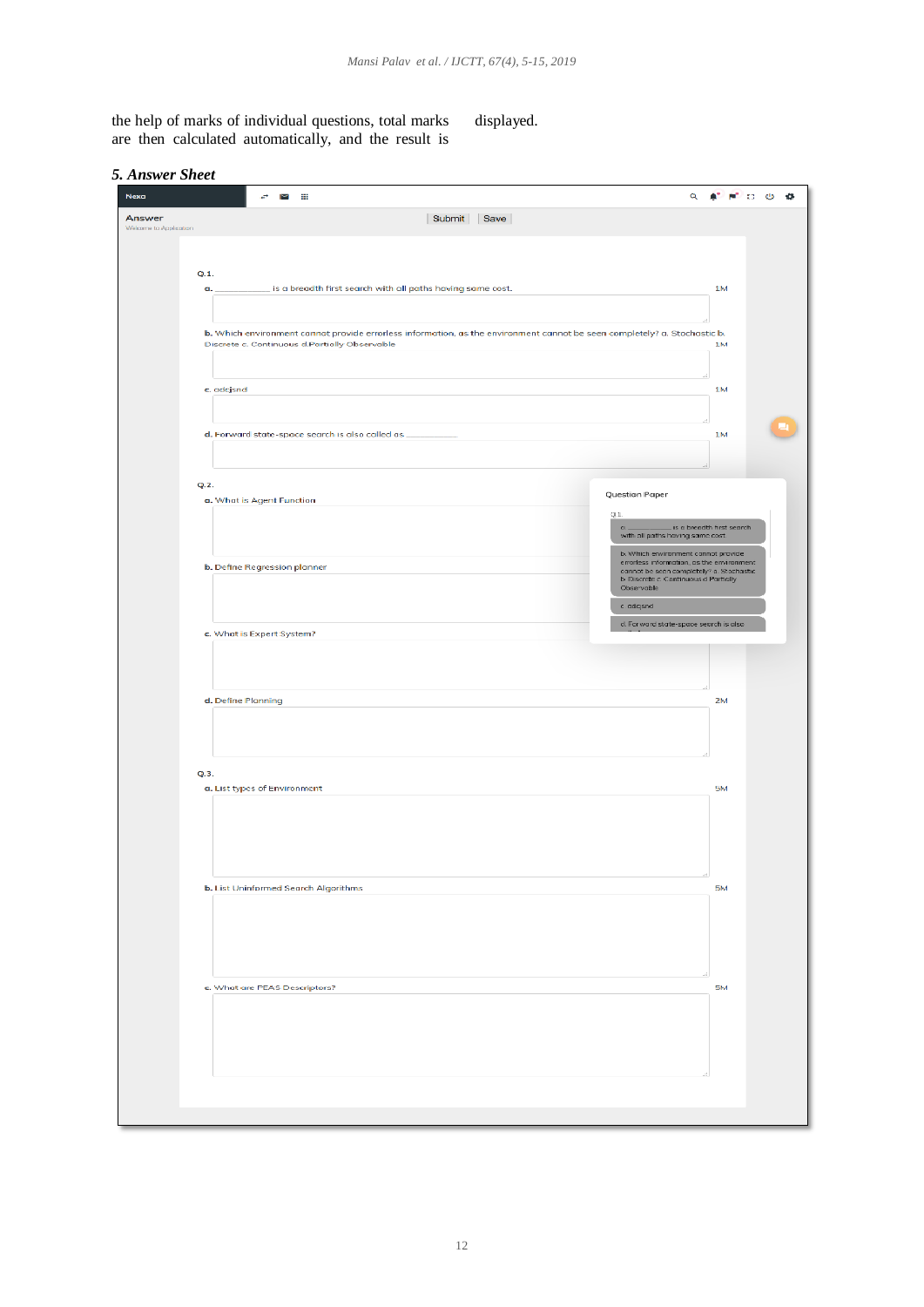# *5.1 Sample Answer Generated*

| $Q_{\alpha} = \frac{1}{2} \sum_{i=1}^{n} \frac{1}{2} \sum_{i=1}^{n} \frac{1}{2} \sum_{i=1}^{n} \frac{1}{2} \sum_{i=1}^{n} \frac{1}{2} \sum_{i=1}^{n} \frac{1}{2} \sum_{i=1}^{n} \frac{1}{2} \sum_{i=1}^{n} \frac{1}{2} \sum_{i=1}^{n} \frac{1}{2} \sum_{i=1}^{n} \frac{1}{2} \sum_{i=1}^{n} \frac{1}{2} \sum_{i=1}^{n} \frac{1}{2} \sum_{i=1}^{n} \frac{1}{2} \sum_{$ |
|-----------------------------------------------------------------------------------------------------------------------------------------------------------------------------------------------------------------------------------------------------------------------------------------------------------------------------------------------------------------------|
|                                                                                                                                                                                                                                                                                                                                                                       |
|                                                                                                                                                                                                                                                                                                                                                                       |
| ۰                                                                                                                                                                                                                                                                                                                                                                     |
|                                                                                                                                                                                                                                                                                                                                                                       |
|                                                                                                                                                                                                                                                                                                                                                                       |
|                                                                                                                                                                                                                                                                                                                                                                       |
|                                                                                                                                                                                                                                                                                                                                                                       |
|                                                                                                                                                                                                                                                                                                                                                                       |
|                                                                                                                                                                                                                                                                                                                                                                       |
|                                                                                                                                                                                                                                                                                                                                                                       |
|                                                                                                                                                                                                                                                                                                                                                                       |

## *Output*

|                                                                                                                                                                                                                                                                                     | $Q \oplus P$ $Q$ $Q$ $Q$             |
|-------------------------------------------------------------------------------------------------------------------------------------------------------------------------------------------------------------------------------------------------------------------------------------|--------------------------------------|
| Submit Save<br>Exerver Ltd Agriduction                                                                                                                                                                                                                                              |                                      |
|                                                                                                                                                                                                                                                                                     |                                      |
| Q.1.                                                                                                                                                                                                                                                                                |                                      |
| is a breadth first search with all paths having same cost.<br>$\alpha$                                                                                                                                                                                                              | 134                                  |
| Uniform Cost Search                                                                                                                                                                                                                                                                 |                                      |
| b. Which environment cannot provide errorless information, as the environment cannot be seen completely? a. Stochastic b.                                                                                                                                                           |                                      |
| Discrete c. Continuous d.Partially Observable                                                                                                                                                                                                                                       | 1 6.1                                |
| Partially Observable                                                                                                                                                                                                                                                                |                                      |
| c. adcjsnd                                                                                                                                                                                                                                                                          | 1M                                   |
| advstjiv                                                                                                                                                                                                                                                                            |                                      |
|                                                                                                                                                                                                                                                                                     | 13.4                                 |
| d. Forward state-space search is also called as.<br>Progression Planner                                                                                                                                                                                                             |                                      |
|                                                                                                                                                                                                                                                                                     |                                      |
| Q.2.                                                                                                                                                                                                                                                                                |                                      |
| Question Paper<br>a. What is Agent Function                                                                                                                                                                                                                                         |                                      |
| The agent function is a mathematical function that maps a sequence of perceptions into ac<br>c. What is Expert System?                                                                                                                                                              |                                      |
| The function is implemented as the agent program.<br>d. Define Planning                                                                                                                                                                                                             |                                      |
| 0.31                                                                                                                                                                                                                                                                                |                                      |
| b. Define Regression planner<br>a List types of Environment                                                                                                                                                                                                                         |                                      |
|                                                                                                                                                                                                                                                                                     | b. List Uninformed Search Algorithms |
|                                                                                                                                                                                                                                                                                     | c What are PEAS Descriptors?         |
| c. What is Expert System?                                                                                                                                                                                                                                                           |                                      |
| The expert systems are the computer applications developed to solve complex problems in a particular domain, at<br>the level of extra-ordinary human intelligence and expertise.                                                                                                    |                                      |
| d. Define Planning                                                                                                                                                                                                                                                                  | 2M                                   |
| The planning in Artificial Intelligence is about the decision making tasks performed by the robots or computer<br>programs to achieve a specific goal.<br>The execution of planning is about choosing a sequence of actions with a high likelihood to complete the specific<br>task |                                      |
|                                                                                                                                                                                                                                                                                     |                                      |
| Q.3.<br>a. List types of Environment                                                                                                                                                                                                                                                | Fabul.                               |
| 1-Complete vs. Incomplete                                                                                                                                                                                                                                                           |                                      |
| 2-Fully Observable vs. Partially Observable                                                                                                                                                                                                                                         |                                      |
| 3-Competitive vs. Collaborative<br>4-Static vs. Dynamic                                                                                                                                                                                                                             |                                      |
| 5-Discrete vs. Continuous<br>6-Deterministic vs. Stochastic                                                                                                                                                                                                                         |                                      |
|                                                                                                                                                                                                                                                                                     |                                      |
| b. List Uninformed Search Algorithms                                                                                                                                                                                                                                                | 5M                                   |
| 1. depth-first search<br>2. breadth first search                                                                                                                                                                                                                                    |                                      |
| 3. lowest cost first searches                                                                                                                                                                                                                                                       |                                      |
|                                                                                                                                                                                                                                                                                     |                                      |
| 4. depth limited search<br>5. iterative Deeping depth first search algorithm(iddfs)                                                                                                                                                                                                 |                                      |
| 6. bidirectional search<br>7 uniform cost search                                                                                                                                                                                                                                    |                                      |
| c. What are PEAS Descriptors?                                                                                                                                                                                                                                                       | <b>5M</b>                            |
| An agent that acts to maximize its expected performance measure is called a rational agent.PEAS: A task<br>environment specification that includes Performance measure, Environment, Actuators and Sensors.                                                                         |                                      |
|                                                                                                                                                                                                                                                                                     |                                      |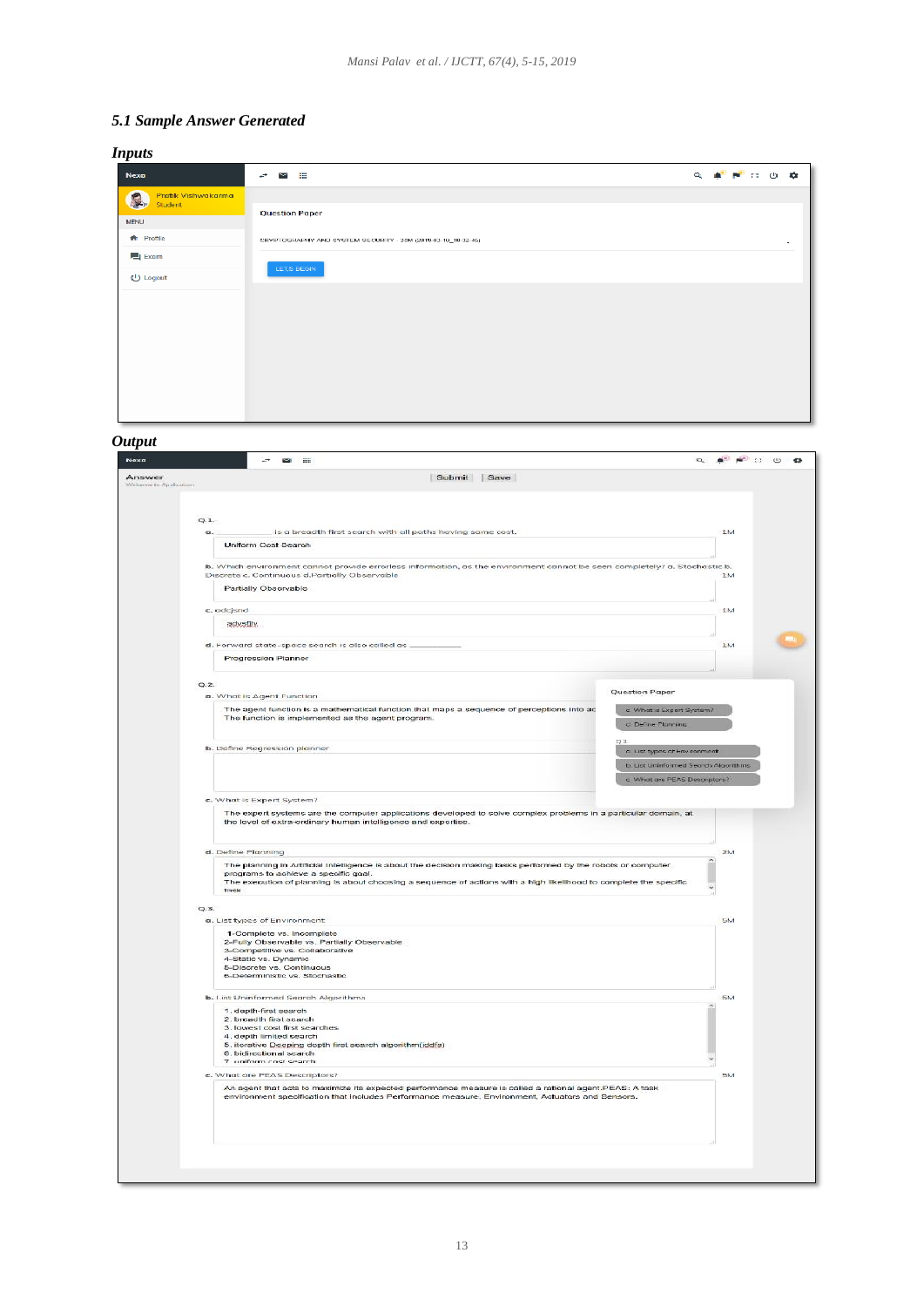#### *After Submission*



#### **V CONCLUSION**

 We have implemented automatic question paper generation using a randomized algorithm. The system can generate 20, 40, 60, and 80 marks of question papers with various types of questions like MCQ's (Multiple Choice Questions), Fill in the Blanks, Answer in one sentence, and Short answers. The answer checking system generates the marks for all the individual questions based on the similarity measure between the student answer and the model answer. This system can be used further in various colleges and schools to reduce their work and effective time utilization.

#### **REFERENCES**

- [1] Kapil Naik, Shreyas Sule, Shruti Jadhav, Surya Pandey, Automatic Question Paper Generation System Using Randomization Algorithm, (IJETR) ISSN: 2321-0869, Volume-2, Issue-12, December 2014.
- [2] C. Leacock and M. Chodorow, C-Rater: Automated Scoring of Short-Answer Question, Computers and the Humanities, vol. 37, no. 4, pp. 389-405, 2003.